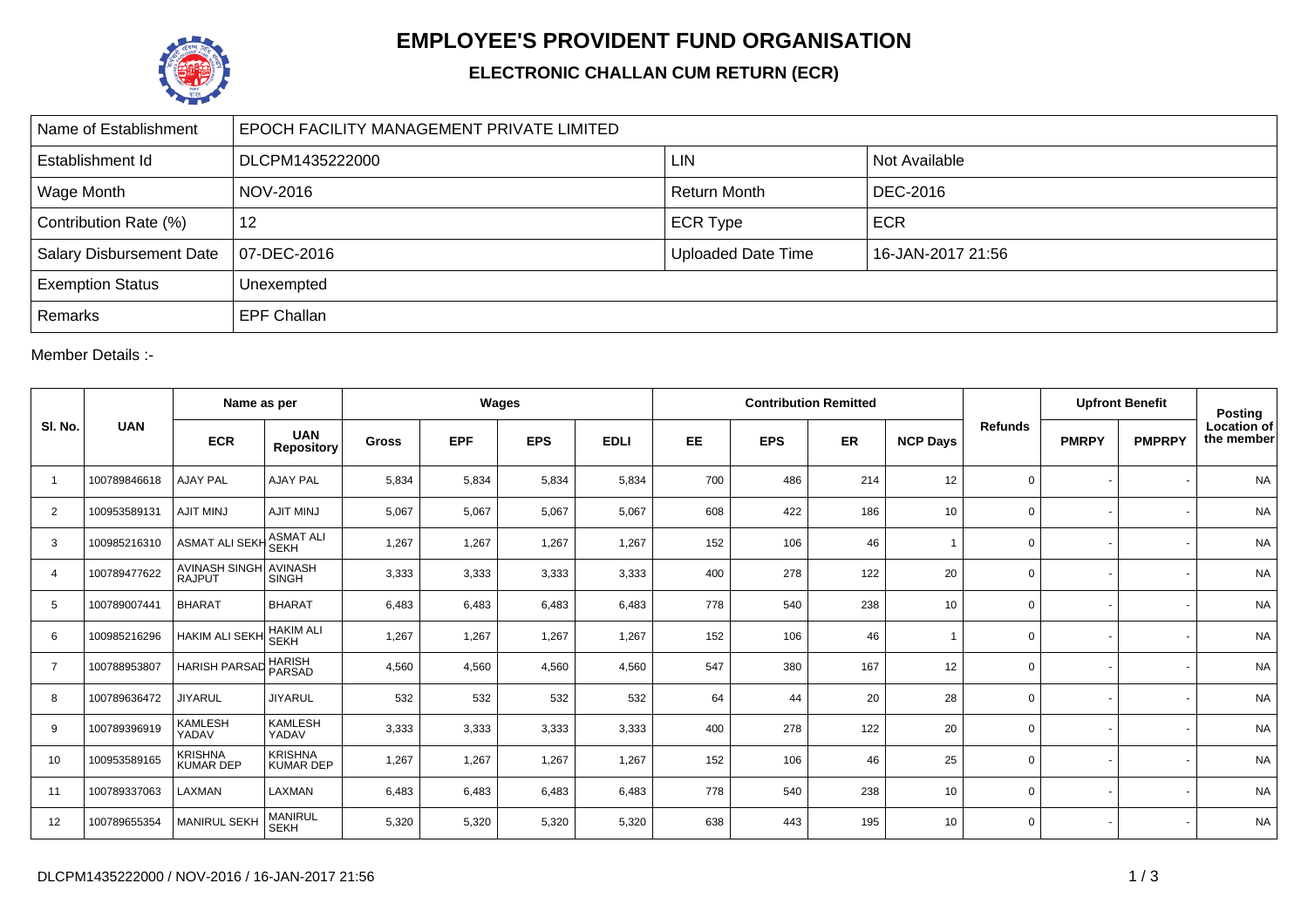|         | <b>UAN</b>   | Name as per               |                                  | Wages        |            |            |             |     |            | <b>Contribution Remitted</b> |                 |                     | <b>Upfront Benefit</b> |               | Posting                   |
|---------|--------------|---------------------------|----------------------------------|--------------|------------|------------|-------------|-----|------------|------------------------------|-----------------|---------------------|------------------------|---------------|---------------------------|
| SI. No. |              | <b>ECR</b>                | <b>UAN</b><br><b>Repository</b>  | <b>Gross</b> | <b>EPF</b> | <b>EPS</b> | <b>EDLI</b> | EE. | <b>EPS</b> | ER                           | <b>NCP Days</b> | <b>Refunds</b>      | <b>PMRPY</b>           | <b>PMPRPY</b> | Location of<br>the member |
| 13      | 100751257938 | <b>MANOJ MANNA</b>        | <b>MANOJ</b><br><b>MANNA</b>     | 3,547        | 3,547      | 3,547      | 3,547       | 426 | 295        | 131                          | 16              | $\mathbf 0$         |                        |               | <b>NA</b>                 |
| 14      | 100790010140 | <b>MICHEL</b>             | <b>MICHEL</b>                    | 6,483        | 6,483      | 6,483      | 6,483       | 778 | 540        | 238                          | 10              | $\mathsf{O}\xspace$ |                        |               | <b>NA</b>                 |
| 15      | 100788575964 | NARENDER<br><b>SHARMA</b> | NARENDER<br><b>SHARMA</b>        | 6,145        | 6,145      | 6,145      | 6,145       | 737 | 512        | 225                          | 8               | $\mathbf 0$         |                        |               | <b>NA</b>                 |
| 16      | 100789052055 | <b>NEELAM DEVI</b>        | <b>NEELAM</b><br><b>DEVI</b>     | 5,067        | 5,067      | 5,067      | 5,067       | 608 | 422        | 186                          | 10              | $\mathbf 0$         |                        |               | <b>NA</b>                 |
| 17      | 100985216277 | <b>NITISH KUMAR</b>       | <b>NITISH</b><br><b>KUMAR</b>    | 2,533        | 2,533      | 2,533      | 2,533       | 304 | 211        | 93                           | $\mathbf{1}$    | $\mathbf 0$         |                        |               | <b>NA</b>                 |
| 18      | 100985216306 | PANKAJ KUMAF              | PANKAJ<br><b>KUMAR</b>           | 5,067        | 5,067      | 5,067      | 5,067       | 608 | 422        | 186                          | $\mathbf{1}$    | $\mathbf 0$         |                        |               | <b>NA</b>                 |
| 19      | 100788407473 | PRABHU                    | PRABHU                           | 5,573        | 5,573      | 5,573      | 5,573       | 669 | 464        | 205                          | 8               | $\mathbf 0$         |                        |               | <b>NA</b>                 |
| 20      | 100985216283 | PRAKASH<br><b>BHINGRA</b> | <b>PRAKASH</b><br><b>BHINGRA</b> | 3,800        | 3,800      | 3,800      | 3,800       | 456 | 317        | 139                          | $\overline{2}$  | $\mathbf 0$         |                        |               | <b>NA</b>                 |
| 21      | 100788324340 | PRAMOD<br><b>MAHTO</b>    | PRAMOD<br><b>MAHTO</b>           | 5,573        | 5,573      | 5,573      | 5,573       | 669 | 464        | 205                          | 8               | $\mathsf{O}$        |                        |               | <b>NA</b>                 |
| 22      | 100789637510 | <b>PUSHPA</b>             | <b>PUSHPA</b>                    | 5,067        | 5,067      | 5,067      | 5,067       | 608 | 422        | 186                          | 10              | $\mathsf{O}$        |                        |               | <b>NA</b>                 |
| 23      | 100789163277 | RAFIKUL ISLAM             | RAFIKUL<br>ISLAM                 | 5,067        | 5,067      | 5,067      | 5,067       | 608 | 422        | 186                          | 10              | $\mathbf 0$         |                        |               | NA                        |
| 24      | 100789863626 | RATUL BARMAN              | <b>RATUL</b><br><b>BARMAN</b>    | 5,320        | 5,320      | 5,320      | 5,320       | 638 | 443        | 195                          | 10              | $\mathsf{O}$        |                        |               | <b>NA</b>                 |
| 25      | 100788847672 | RAVINDER<br><b>KUMAR</b>  | <b>RAVINDER</b><br><b>KUMAR</b>  | 5,834        | 5,834      | 5,834      | 5,834       | 700 | 486        | 214                          | 12              | $\mathbf 0$         |                        |               | <b>NA</b>                 |
| 26      | 100953589177 | <b>ROSHAN BECK</b>        | ROSHAN<br>BECK                   | 2,533        | 2,533      | 2,533      | 2,533       | 304 | 211        | 93                           | 20              | $\mathbf 0$         |                        |               | <b>NA</b>                 |
| 27      | 100789655233 | SAHIDUL ALI               | SAHIDUL ALI                      | 5,320        | 5,320      | 5,320      | 5,320       | 638 | 443        | 195                          | 10              | $\mathbf 0$         |                        |               | <b>NA</b>                 |
| 28      | 100789907254 | <b>SANDEEP GOPE</b>       | SANDEEP<br><b>GOPE</b>           | 5,573        | 5,573      | 5,573      | 5,573       | 669 | 464        | 205                          | 8               | $\mathbf 0$         |                        |               | <b>NA</b>                 |
| 29      | 100788318604 | SANDEEP<br><b>KUMAR</b>   | SANDEEP<br><b>KUMAR</b>          | 4,560        | 4,560      | 4,560      | 4,560       | 547 | 380        | 167                          | 12              | $\mathbf 0$         |                        |               | <b>NA</b>                 |
| 30      | 100788607939 | <b>SATEESH</b>            | SATEESH                          | 5,067        | 5,067      | 5,067      | 5,067       | 608 | 422        | 186                          | 10              | $\mathbf 0$         |                        |               | <b>NA</b>                 |
| 31      | 100788957141 | <b>SUDIP KULLU</b>        | <b>SUDIP KULLU</b>               | 5,067        | 5,067      | 5,067      | 5,067       | 608 | 422        | 186                          | 10              | $\mathbf 0$         |                        |               | <b>NA</b>                 |
| 32      | 100788905000 | <b>SUNIL</b>              | <b>SUNIL</b>                     | 6,483        | 6,483      | 6,483      | 6,483       | 778 | 540        | 238                          | 10              | $\mathbf 0$         |                        |               | <b>NA</b>                 |
| 33      | 100789871643 | <b>VAVLOO</b>             | VAVLOO                           | 5,834        | 5,834      | 5,834      | 5,834       | 700 | 486        | 214                          | 12              | $\mathbf 0$         |                        |               | <b>NA</b>                 |
| 34      | 100953589183 | <b>VIJAY GOPE</b>         | <b>VIJAY GOPE</b>                | 5,320        | 5,320      | 5,320      | 5,320       | 638 | 443        | 195                          | 10              | $\mathbf 0$         |                        |               | <b>NA</b>                 |
| 35      | 100953589154 | <b>VIPIN KUMAR</b>        | <b>VIPIN KUMAR</b>               | 2,533        | 2,533      | 2,533      | 2,533       | 304 | 211        | 93                           | 20              | $\mathbf 0$         |                        |               | <b>NA</b>                 |